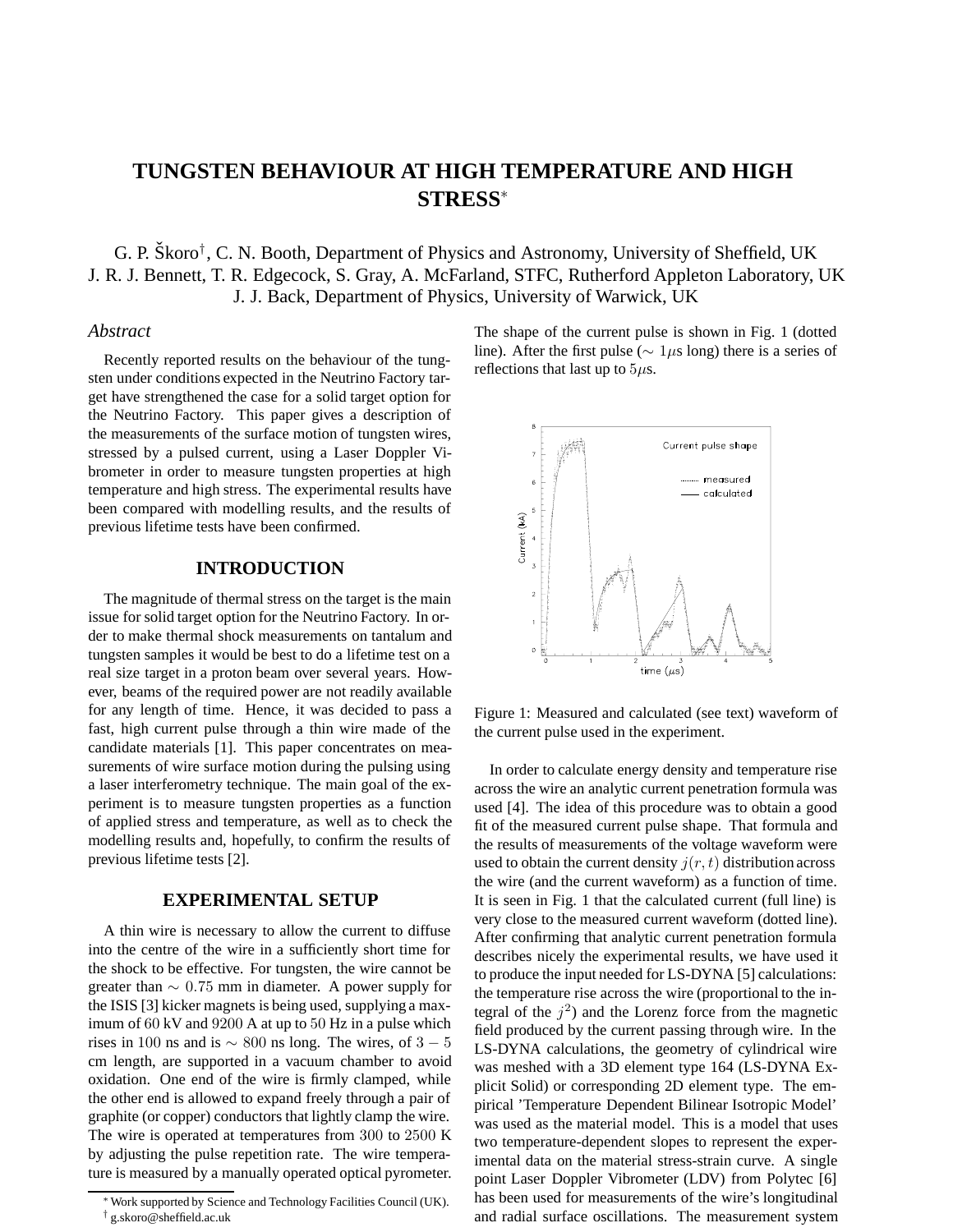consists of the optical sensor head OFV-534 which is connected with the OFV-5000 vibrometer controller. The sensor head consists of a laser source, an interferometer and a photo-detector. The most important parts of the vibrometer controller are the decoder units. There is a wide range of available decoders and we have used three different units to cover the complete range of amplitudes and frequencies of the wire vibrations.

#### **RESULTS**

We have performed an extensive set of measurements of longitudinal wire oscillations but only the measurements of radial oscillations have been used for the material characterization at high temperatures. This is because the longitudinal vibrations are the results of the non-homogeneous temperature distribution along the wire so it is difficult to say what the relevant temperature is. It is important to note that we have used two LDV decoder units for this set of measurements, and that they utilise completely different measurements techniques.



Figure 2: (Top) Radial displacement of the 0.5 mm wire as a function of applied current. (Bottom) Corresponding frequency spectra and the result of LS-DYNA prediction.

First data were taken with a DD-300 displacement decoder. Fig. 2 (top) shows radial displacements of the 0.5 mm diameter tungsten wire as a function of time and applied current, as well as the fact that displacement increases with increasing current (as expected), one can see that high frequency oscillations are much more prominent for higher current values. This can be seen in Fig. 2 (bottom), together with almost perfect agreement between the measured frequency (6.85 MHz) and LS-DYNA prediction. It must be noted here that the frequency spectra lie on top of each other but they have been separated in Fig. 2 by scaling in order to show the rise of the 6.85 MHz line with increasing current. The measured radial frequency  $f$  can be used to extract the value of Young's modulus of tungsten using the

formula [7]:

$$
E = \frac{(2\pi f)^2 r^2 \rho}{\zeta^2} \cdot \frac{(1+\nu)(1-2\nu)}{(1-\nu)},
$$
 (1)

where r is the wire radius,  $\rho$  is the density,  $\nu$  is Poisson's ratio for tungsten and  $\zeta$  is the root of the following Bessel function [7]:

$$
\zeta J_0(\zeta) - \frac{(1 - 2\nu)}{(1 - \nu)} J_1(\zeta) = 0.
$$
 (2)

Unfortunately, the amplitude range of the DD-300 decoder unit  $(\pm 75 \text{ nm})$  was a limiting factor for high temperature measurements.

# *Tungsten properties at high temperature and high stress*

The VD-05 velocity decoder unit has been found to be much better suited for the high temperature measurements. High temperature measurements are the most important goal of this study because this places the material sample under high thermal stress conditions as expected at the Neutrino Factory. We have tested wires of different sizes, and the radial velocity of the 0.38 mm diameter wire is shown in Fig. 3 (bottom, dotted line). The wire in this case was stressed well above the Neutrino Factory level. The equivalent stress here was calculated to be 560 MPa while at the Neutrino Factory we expect  $\sim 300$  MPa. The LS-DYNA result (full line) nicely follows the experimental data.



Figure 3: (Top) The current pulse shape for 6.5 kA peak current; (Bottom) Radial velocity of the 0.38 mm diameter tungsten wire at  $1200<sup>0</sup>C$ .

This is also illustrated in Fig. 4 where the comparison is shown between the measured and calculated radial frequency spectra (only the region of interest is plotted). The difference between experiment and simulation is at the level of a fraction of a percent, which is additional proof of